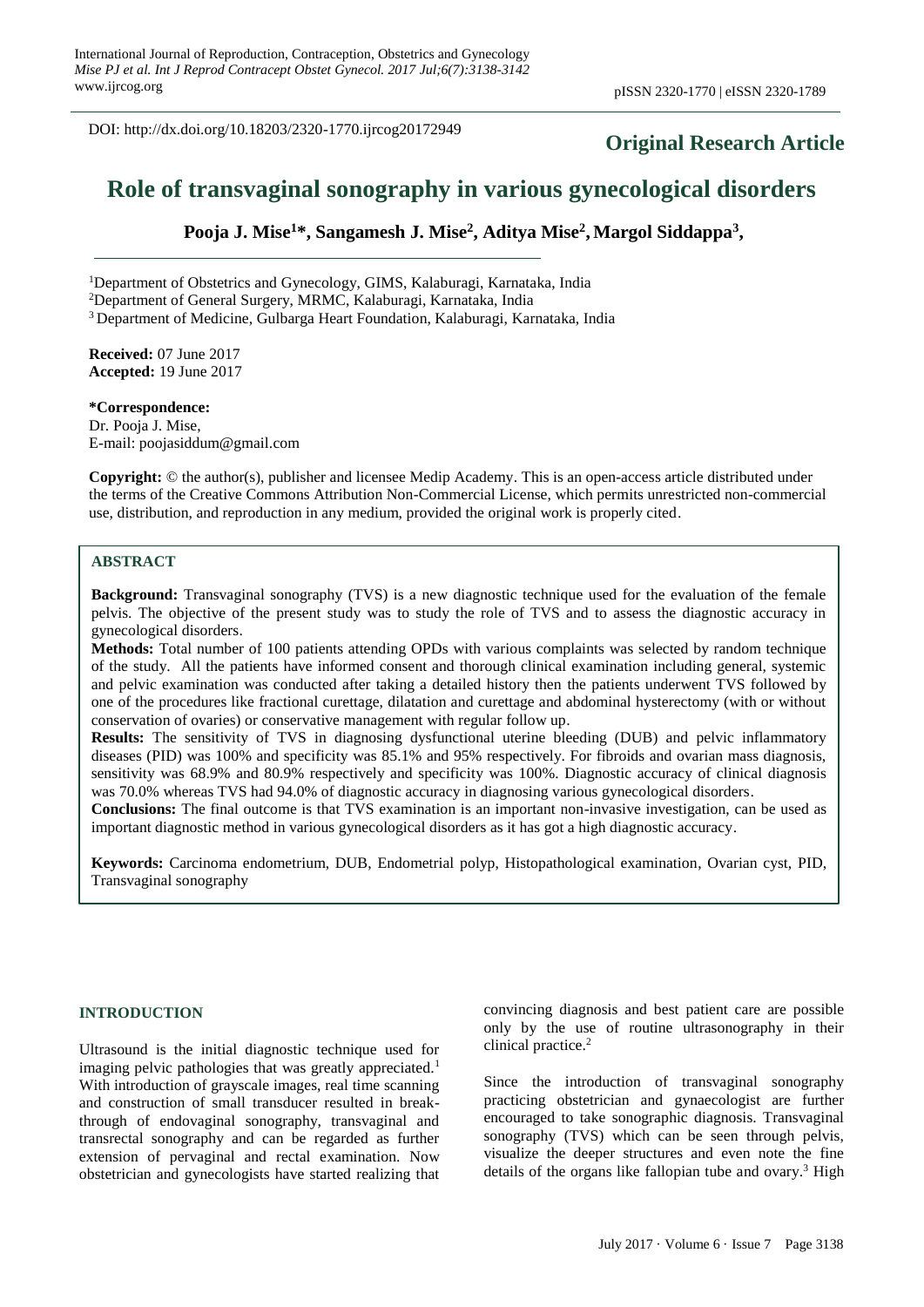frequency of TVS is useful in diagnosis of adnexal masses, dysfunctional uterine bleeding (DUB), pelvic inflammatory diseases (PID) and pain, uterine enlargement, ectopic pregnancy, etc. In addition, TVS has become an invaluable tool for the care of infertility patients.<sup>4</sup> It is used for follicular study and also used to diagnose congenital anomalies, leiomyoma, and to evaluate endometrium.

The present study was conducted with the aim to study and diagnose the accuracy of TVS in various gynecological disorders.

#### **METHODS**

The present study was undertaken at M. R. Medical College, Gulbarga i.e., Basaveshwar Teaching and General Hospital and Sangameshwar Teaching and General Hospital, Gulbarga from November 2010 to October 2012.

A total of 100 patients attending the OPDs with complaint of menstrual irregularities, pain abdomen, mass per abdomen, infertility was selected for the study. Informed consent was taken from all the patients and local ethical approval was obtained. A thorough clinical examination including general, systemic and pelvic examination was conducted after taking a detailed history. Complete blood and urine investigations were done.

Inclusion criteria were patients with menstrual irregularities, uterine and adnexal masses, pelvic inflammatory diseases, chronic vaginal discharge, ovarian masses and infertility problems. Exclusion criteria were pregnant women and patients with large pelvic masses.

All the patients underwent TVS by using HITACHI EUB-7000 HV ultrasound system with 5-9 MHz transvaginal probe (Figure 1 and 2) followed by one of the invasive procedures like fractional curettage, dilatation and curettage, abdominal hysterectomy (with or without conservation of ovaries) or conservative management with regular follow-up.

The accuracy of transvaginal sonography in depicting the type of endometrium, in diagnosing DUB, fibroid, ovarian cyst, endometrial polyps, carcinoma endometrium, pelvic inflammatory diseases was calculated by comparing its findings with clinical diagnosis with sensitivity, specificity, positive predictive value (PPV) and negative predictive value (NPV).

# **RESULTS**

Table 1 presents the demographic characteristics of the study participants. Among the 100 cases, majority of the patients were in the age group of 30-40 years i.e., 46% cases and 12% cases in 20-30 years, 32% cases were between 41-50 years and 10% between 50-60 years. 95% women were multiparous and 5% were nulliparous.

#### **Table 1: Socio-demographic characters of the study participants.**

| <b>Characteristics</b> | No. of patients |
|------------------------|-----------------|
| Age (in years)         |                 |
| $20 - 30$              | 12              |
| $31 - 40$              | 46              |
| $41 - 50$              | 32              |
| $51 - 60$              | 10              |
| <b>Parity</b>          |                 |
| Nullipara              | 05              |
| Multipara              | 95              |

In this study, majority of patients presented with menstrual irregularities 52% cases, the commonest bleeding pattern was menorrhagia in 36% cases and polymenorrhea in 16% cases. 41% cases presented with pain abdomen, 2% with infertility, 3% with mass per abdomen and 2% cases presented with post-menopausal bleeding as shown in Table 2.

#### **Table 2: Distribution of various symptoms.**

| <b>Symptoms</b>          | <b>Number of cases</b> |
|--------------------------|------------------------|
| Menstrual irregularities | 52                     |
| a. Menorrhagia           | 36                     |
| b. Polymenorrhea         | 16                     |
| Pain abdomen             | 41                     |
| Infertility              | 2                      |
| Mass per abdomen         | 3                      |
| Postmenopausal bleeding  | 2                      |
| Total                    |                        |

#### **Table 3: Distribution of cases based on diagnosis.**

| <b>Diagnosis</b>         | No. of cases of<br>clinical findings | No. of cases of<br><b>TVS findings</b> |
|--------------------------|--------------------------------------|----------------------------------------|
| <b>DUB</b>               | 37                                   | 26                                     |
| Fibroid                  | 20                                   | 29                                     |
| <b>PID</b>               | 24                                   | 20                                     |
| Ovarian cyst             | 17                                   | 21                                     |
| Carcinoma<br>endometrium | $\mathcal{D}_{\cdot}$                | $\mathcal{D}_{\cdot}$                  |
| Endometrial<br>polyp     |                                      | $\mathcal{D}_{\mathcal{L}}$            |
| Total                    | 100                                  | 100                                    |

Table 3 presents the diagnosis of symptoms determined clinically and by transvaginal sonography. After taking history and clinical examination, 37 cases were diagnosed as DUB, 20 cases were diagnosed as fibroid uterus, 24 cases were diagnosed as PID, 17 patients as ovarian mass. 2 patients were suspected to have carcinoma endometrium. These, 100 women were subjected to transvaginal sonographic examination, out of which 26 women were diagnosed to have DUB, fibroid uterus was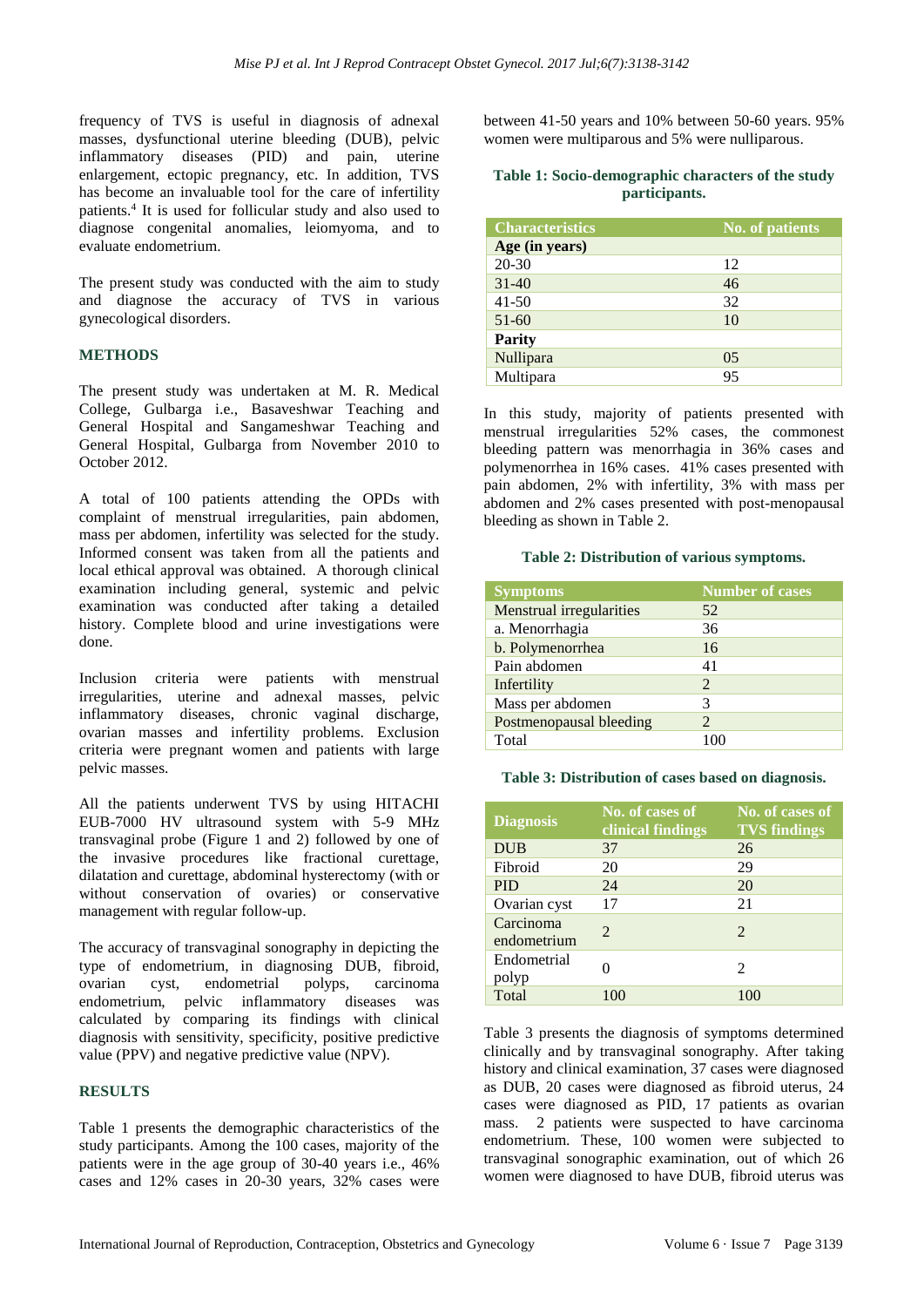diagnosed in 29 cases, 20 cases were diagnosed as PID, 21 cases as ovarian mass, 2 cases as carcinoma endometrium and 2 cases were diagnosed as endometrial polyp.

#### **Table 4: Distribution of fibroid uterus based on TVS findings.**

| <b>Type of fibroid</b>      | Number of cases |
|-----------------------------|-----------------|
| <b>Intramural</b>           | 11              |
| Submucosal                  | 10              |
| Multiple intramural fibroid |                 |
| Subserosal                  | 3               |
| Total                       |                 |

Clinically 20 patients were diagnosed of having fibroid uterus, and were confirmed by TVS. Other 9 more cases which were diagnosed as DUB clinically, they were diagnosed as fibroid uterus by TVS. Among total 29 cases of fibroid uterus, 11 cases were intramural fibroid 10 cases were submucosal fibroid, 3 cases were subserosal fibroid, 5 cases were multiple intramural fibroid as shown in Table 4.

# **Table 5: Distribution of cases based on endometrial thickness and histopathological examination.**

|                                      | No. of cases $(n=26)$ | $\frac{0}{0}$ |  |  |  |
|--------------------------------------|-----------------------|---------------|--|--|--|
| <b>Endometrial thickness</b>         |                       |               |  |  |  |
| $5-10$ mm                            |                       | 19.23         |  |  |  |
| $10-15$ mm                           | 12                    | 46.15         |  |  |  |
| $>15$ mm                             | 9                     | 34.61         |  |  |  |
| <b>Histopathological examination</b> |                       |               |  |  |  |
| Proliferative                        | 10                    | 38.46         |  |  |  |
| Secretory                            | 4                     | 15.38         |  |  |  |
| Endometrial                          | Q                     |               |  |  |  |
| hyperplasia                          |                       | 34.61         |  |  |  |
| Adenomyosis                          |                       | 11.53         |  |  |  |

Clinically 30 patients were diagnosed of having DIB, of them 26 were diagnosed of having fibroids by TVS. In these cases, endometrial thickness was measured and sent for histopathological examination to describe their anatomical natures.

The endometrial thickness ranging from 5-10 mm in 5 cases, 10-15 mm in 12 cases and more than 15 mm in about 9 cases. Proliferative pattern of endometrium was seen in 10 cases. Secretory pattern in 4 cases, 9 cases had endometrial hyperplasia. 3 cases had adenomyosis on HPE, which were not diagnosed by transvaginal sonography and were misdiagnosed as DUB (Table 5).

In the present study, 17 cases were diagnosed as ovarian cyst clinically i.e., by pervaginal examination and by TVS 21 cases were diagnosed of having ovarian cyst/ mass. Of them 59% of cases presented with ovarian mass in the age group of 20-40 years 41% in the age group of 41-60 years as shown in Table 6. Out of 21 cases of ovarian cysts, 9 were simple ovarian cyst. 6 were serous cystadenoma, 4 were complex ovarian cysts, and 2 cases as mucinous cystadenoma.

# **Table 6: Age and type wise distribution of ovarian cysts among cases.**

|                       | No. of cases<br>$(n=21)$    | $\frac{1}{2}$ |
|-----------------------|-----------------------------|---------------|
| Age group (years)     |                             |               |
| $21-30$ years         | 4                           | 19.04         |
| $31-40$ years         | 9                           | 42.8          |
| $41 - 50$             | 5                           | 23.8          |
| >50                   | 3                           | 14.28         |
| <b>Type</b>           |                             |               |
| Simple ovarian cyst   | 9                           | 42.8          |
| Serous cystadenoma    |                             | 28.57         |
| Complex ovarian cysts |                             | 19.04         |
| Mucinous cystadenoma  | $\mathcal{D}_{\mathcal{A}}$ | 9.5           |

By clinical examination, out of 17 cases, 10 cases were diagnosed as right sided ovarian cyst and 7 cases as left sided ovarian cyst. But by transvaginal sonography, out of 21 cases, 13 cases were right sided ovarian cyst and 8 cases as left ovarian cyst (Table 7).

#### **Table 7: Side wise distribution of ovarian cysts.**

| <b>Side</b> | <b>By clinical</b><br>examination | By transvaginal<br>sonography |
|-------------|-----------------------------------|-------------------------------|
| Right sided | 10                                | 13                            |
| Left sided  |                                   |                               |
| Total       | 17                                | 21                            |

Among 24 women diagnosed as PID, based on history and clinical examination, only 20 cases were diagnosed as PID, 4 cases were diagnosed as ovarian cyst.

Majority of patients presenting with PID, range in the age group of 36-50 years i.e., 15 cases (50%) as shown in Table 8.

#### **Table 8: Age wise distribution of PID cases.**

| Age group (years) | No. of cases |    |
|-------------------|--------------|----|
| $20-35$ years     |              | 40 |
| $36-50$ years     | 10           | 50 |
| >50               |              | 10 |

Table 9 shows the comparison between transvaginal findings in considering diagnosis of various gynecological disorders with that of clinical diagnosis.

Transvaginal sonography had an excellent sensitivity of 100% in predicting DUB and PID and specificity of 100% in predicting fibroid and ovarian cysts. Transvaginal sonography being highly specific it can be used for diagnosing all gynecological disorders.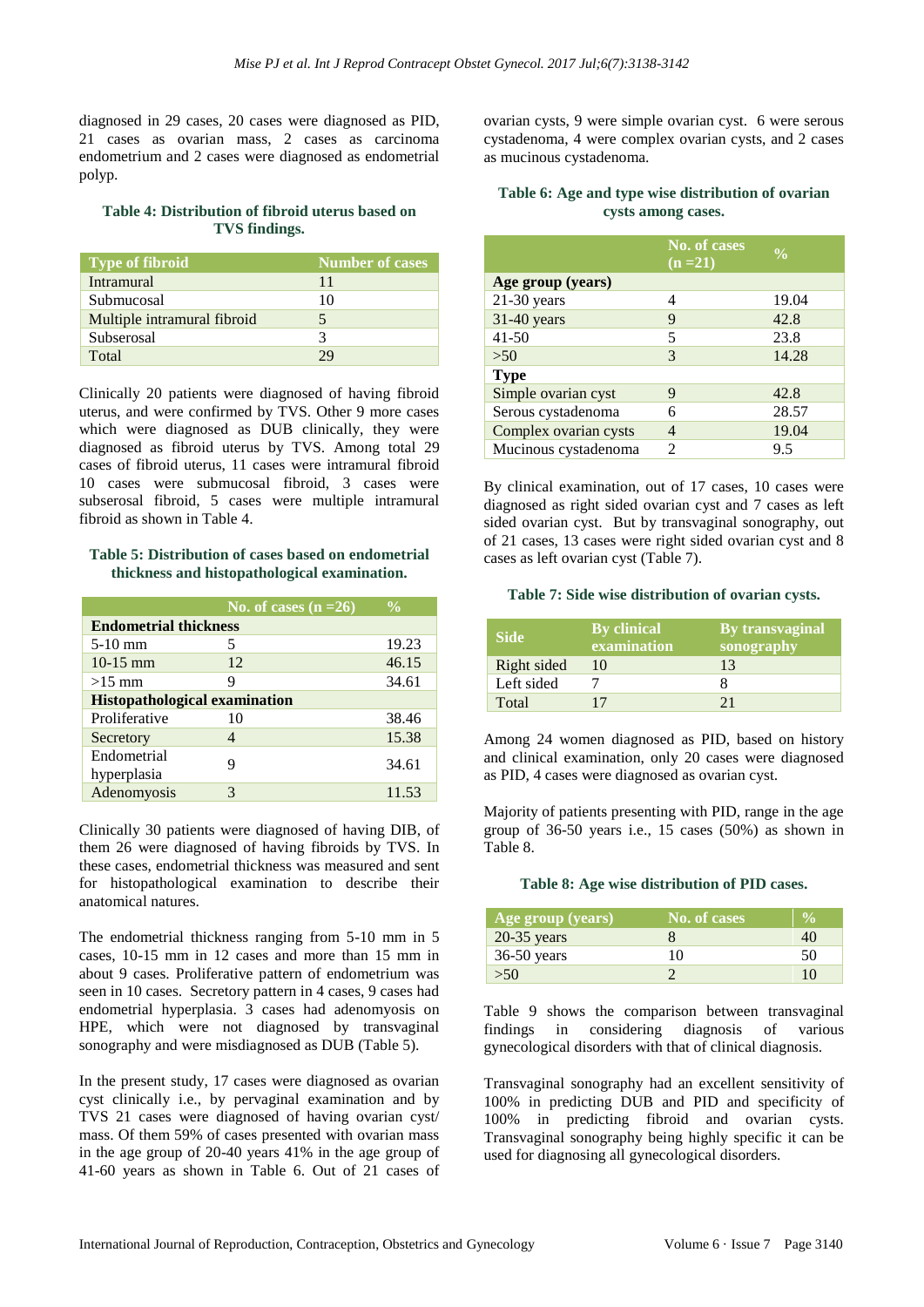|                 | No. of cases |                 | <b>TVS</b>  |       |              |       |                     |                    | <b>PPV</b> |               |
|-----------------|--------------|-----------------|-------------|-------|--------------|-------|---------------------|--------------------|------------|---------------|
| <b>Diseases</b> |              |                 | <b>True</b> |       | <b>False</b> |       | Sensitivity $(\% )$ | Specificity $(\%)$ | $(\%)$     | $NPV$ $(\% )$ |
|                 | <b>TVS</b>   | <b>Clinical</b> | $+ve$       | $-ve$ | $+ve$        | $-ve$ |                     |                    |            |               |
| <b>DUB</b>      | 26           | 37              | 26          |       | $\Omega$     | 63    | 100                 | 85.13              | 70.27      | 100           |
| Fibroid         | 29           | 20              | 20          | 0     |              | 71    | 68.96               | 100                | 100        | 88            |
| <b>PID</b>      | 20           | 24              | 20          | 4     |              | 76    | 100                 | 95                 | 83         | 100           |
| Ovarian<br>cyst | 21           |                 | 17          |       |              | 79    | 80.95               | 100                | 100        | 95.18         |

**Table 9: Comparison of clinical and transvaginal sonography with its sensitivity, specificity, PPV and NPV.**

# **DISCUSSION**

Transvaginal sonography is one of the important diagnostic techniques used for evaluation of female pelvis.<sup>5</sup> To date its most frequent use has been in the evaluation of ovulation, in oocyte recovery in infertile patients. TVS images yield more information about the origin of the mass and its internal architecture.<sup>6</sup> Sladkevicius et al concluded that TVS measurement of endometrium was better discrimination between normal and pathological and between malignant endometrium than any Doppler variable.<sup>7</sup> Anjali et al, in her study concluded that TVS could detect endometrial changes and can be well correlated with histopathology in 92% cases.<sup>8</sup> Transvaginal sonography is a diagnostic tool for cases presenting with the problems of DUB and can play a major role in its diagnosis and management, as it has a greater patient compliance being a non-invasive OPD procedure.

In the present analysis, majority of the patients were under the age group of 31-50 years and recorded painless bleeding in 52 cases. Of 52, menorrhagia is the major symptom observed in 36 cases and polymenorrhagia in 16% cases. Similar clinical presentations' was seen in the previous studies of Veena et al in which menorrhagia was seen in 42% of cases and 14% presented with polymenorrhea.<sup>9</sup> In the present study, 94.23% were multiparous and only 5.76% were nulliparous. In the study done by Al-Naaimy et al 94.2% were multiparous and  $5.8\%$  were nulliparous.<sup>10</sup> Similar findings were observed in a study conducted by Bhosle et al in 2010 in which 96.42% patients were multiparous and 3.57% were nulliparous.<sup>11</sup>

In our study, proliferative and hyperplastic endometrium were found in 38.46% and 34.6% cases respectively indicating anovulation and unopposed action of estrogen is responsible for the most common type of DUB. 15.3% of the patients had secretory endometrium, thus indicating the ovulatory type of bleeding in DUB patients. On contrary, studies of Anjali et al showed that most of the cases of DUB were due to incidence of proliferative endometrium followed by endometrial hyperplasia and secretory endometriumin 48%, 28%, 12% cases respectively.<sup>8</sup> The sensitivity and specificity of TVS in predicting the type of endometrium was 50% and 100% respectively. The sensitivity of TVS in predicting the proliferative endometrium in the present study was comparatively less. The other figures are consistent with the study by Veena et al.<sup>9</sup> The findings of our study show that ovarian masses are more prevalent in reproductive age group 20-40 years in 13 cases out of 21. Present findings are similar to studies by Sadia Khan et al, in which ovarian masses was seen in 19 cases out of 22.<sup>12</sup> In the present study, TVS showed 100% accuracy rate in determining the side of ovarian masses and this was similar to the study conducted by Sadia Khan et al.<sup>12</sup>

Transvaginal sonography had an excellent sensitivity of 100% in predicting DUB and PID and specificity of 100% in predicting fibroid and ovarian cysts. In the present study, clinically 20 cases were diagnosed as fibroids, 37 as DUB. On TVS, 29 cases were diagnosed of having fibroids and 26 cases were having DUB. 9 cases of fibroid uterus were missed clinically and 11 cases of DUB were misdiagnosed by clinical examination. The present study correlated with the study by Bhosle et al, who diagnosed clinically 55 (49.1%) as fibroid uterus, 49 (43.8%) as DUB and 8 (7.6%) as adenomyosis while on TVS, 53 (47.3%) diagnosed as fibroid, 40 (35.7%) as DUB, and 19 (16.8%) cases were diagnosed as adenomyosis. $11$ 

The sensitivity of TVS in predicting DUB is 100%, but specificity is 85.13%, which is well correlated with the study conducted by Bhosle et  $al$ <sup>11</sup>. The sensitivity of transvaginal sonography in predicting fibroid uterus was 68.96% that was similar with the findings of Subhankar et al 82 i.e. 65.9%.<sup>13</sup>

Pelvic inflammatory disease has a wide variation in the symptoms, some of which fail to imply a pelvic etiology. They may range from subtle or mild to severe. This requires the clinician to maintain a high index of suspicion for the diagnosis of pelvic inflammatory disease. Alternatively, the signs of PID are limited to inflammatory exudates from the lower genital tract and pelvic organ tenderness. The role of TVS in PID diagnosis is under much discussion. According to a study by Cicatore et al in 1992, its sensitivity depends on the image described, estimated between 32 and 85%, with 58-100% specificity and is operator dependent.<sup>14</sup> In the present study, 24 cases were clinically diagnosed as